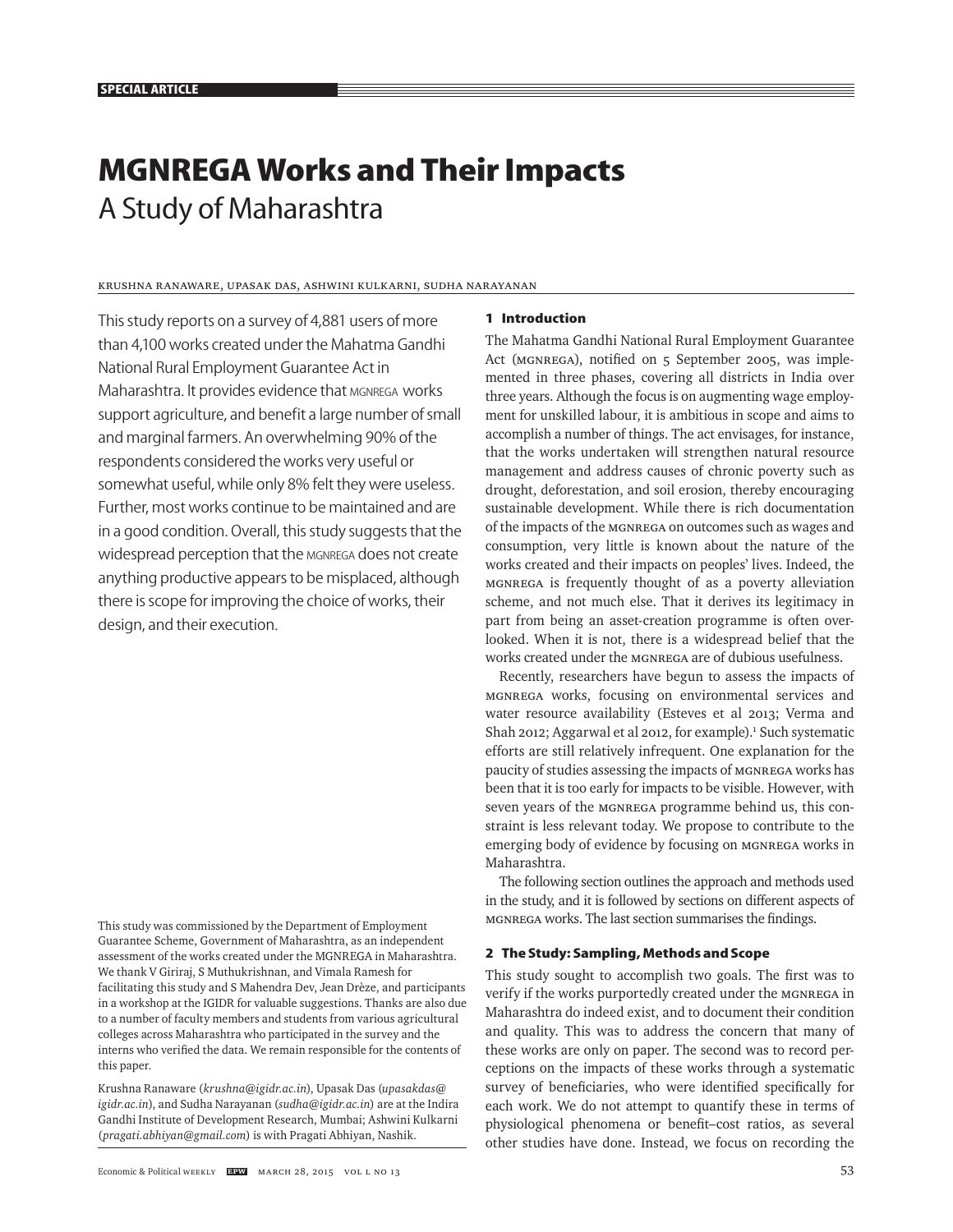subjective assessments and perceptions of benefits and costs of users of these works.

We cover 20 districts in Maharashtra.<sup>2</sup> Although all districts are not represented in the sample, it does have districts from all the six administrative divisions in the state. It also reflects the diversity of rural Maharashtra in terms of sociodemographic, agro-climatic, and geographic characteristics. The sample districts accounted for 60% of the MGNREGA expenditure and 66% of the works generated in Maharashtra from 2010 to 2013 (Narayanan et al 2014). In each of the 20 districts, one block was sampled purposively to represent the best performing block in terms of expenditure on the programme in the financial year 2012-13 (Figure 1). In each of these 20 blocks, five gram panchayats (GPs) were selected for the survey, and these five GPs were the best performers in terms of the cumulative number of works created and completed under the MGNREGA from 2010 to 2013.

# **Figure 1: Sample Blocks**



The sampling method explicitly favoured blocks and GPs that had been prolific in creating works, and are therefore not representative of all GPs in Maharashtra. This approach was essential because the objective was to understand the impacts MGNREGA works have on people, which is predicated on the works being there in the first place. The scope of the study is thus limited to exploring the usefulness of works and the type of works created, rather than assessing the implementation aspects of the MGNREGA.

In the sample GPs, the survey considered all works completed between 1 January 2010 and 31 December 2013. The rationale for choosing a three-year period was to be able to capture a combination of new and relatively old works. This would allow ascertaining their durability (or non-durability, as the case may be) and also ensure that they had time to yield benefits (especially horticulture and afforestation).<sup>3</sup> The sample GPs accounted for 7.53% of all works in each block on an average—ranging between 1% in Jalgaon and Nashik districts and as high as 53% in Washim District.4 The sample works comprised 5% of all the MGNREGA works completed in Maharashtra in 2010–13.

Sample households were identified for each MGNREGA work through different approaches, depending on whether they were on private or public land. For works on private land, the household of the landowner or of the person who operated the land was considered the beneficiary household, and interviewed (Table 1). For works on common property, the selection of beneficiary households was based on spatial delimitation criteria aimed at preventing an arbitrary choice of respondents. This entailed interviewing the two households that were either closest to the asset or possessed or operated land closest to the asset (see Narayanan et al 2014 for details). For the purpose of the survey, works created under the MGNREGA were

> categorised and aggregated into a few broad groups (that do not necessarily map on to the government classification) with the aim of unambiguously separating works on public lands from those on private lands,<sup>5</sup> while ensuring that distinct types of works were captured through different questionnaires.<sup>6</sup>

> The survey was conducted in February–March 2014 by 344 trained enumerators drawn predominantly from local agricultural colleges, organised into 20 teams with 40 faculty supervisors. The survey instruments, which were translated into Marathi, included a verification form, requiring teams to physically verify the asset, and household questionnaires for user interviews. These questionnaires

were constructed to elicit both the benefits and problems that users associated with a particular MGNREGA work. A community questionnaire covering various aspects of the GPs was also

# **Table 1: Who Benefits?**

| Characteristic<br>(1)                                                                                                  | Data          | Number of<br>Valid<br>Responses |
|------------------------------------------------------------------------------------------------------------------------|---------------|---------------------------------|
|                                                                                                                        | (2)           | (3)                             |
| Size of land owned by households that have any MGNREGA work                                                            |               | 4,265                           |
| Mean (hectares)                                                                                                        | $\mathcal{P}$ |                                 |
| Median (hectares)                                                                                                      | 1.62          |                                 |
| Percentage of households with MGNREGA works on private<br>lands who depend on agriculture (as farmer or worker) as a   |               |                                 |
| main occupation *                                                                                                      | 96            |                                 |
| Percentage of MGNREGA works on private lands that are wells                                                            | 77            |                                 |
| Percentage of households with MGNREGA horticultural works<br>who depend on agriculture (as farmer or worker) as a main |               |                                 |
| occupation*                                                                                                            | 82            |                                 |
|                                                                                                                        |               |                                 |

\* Includes only observations with complete data.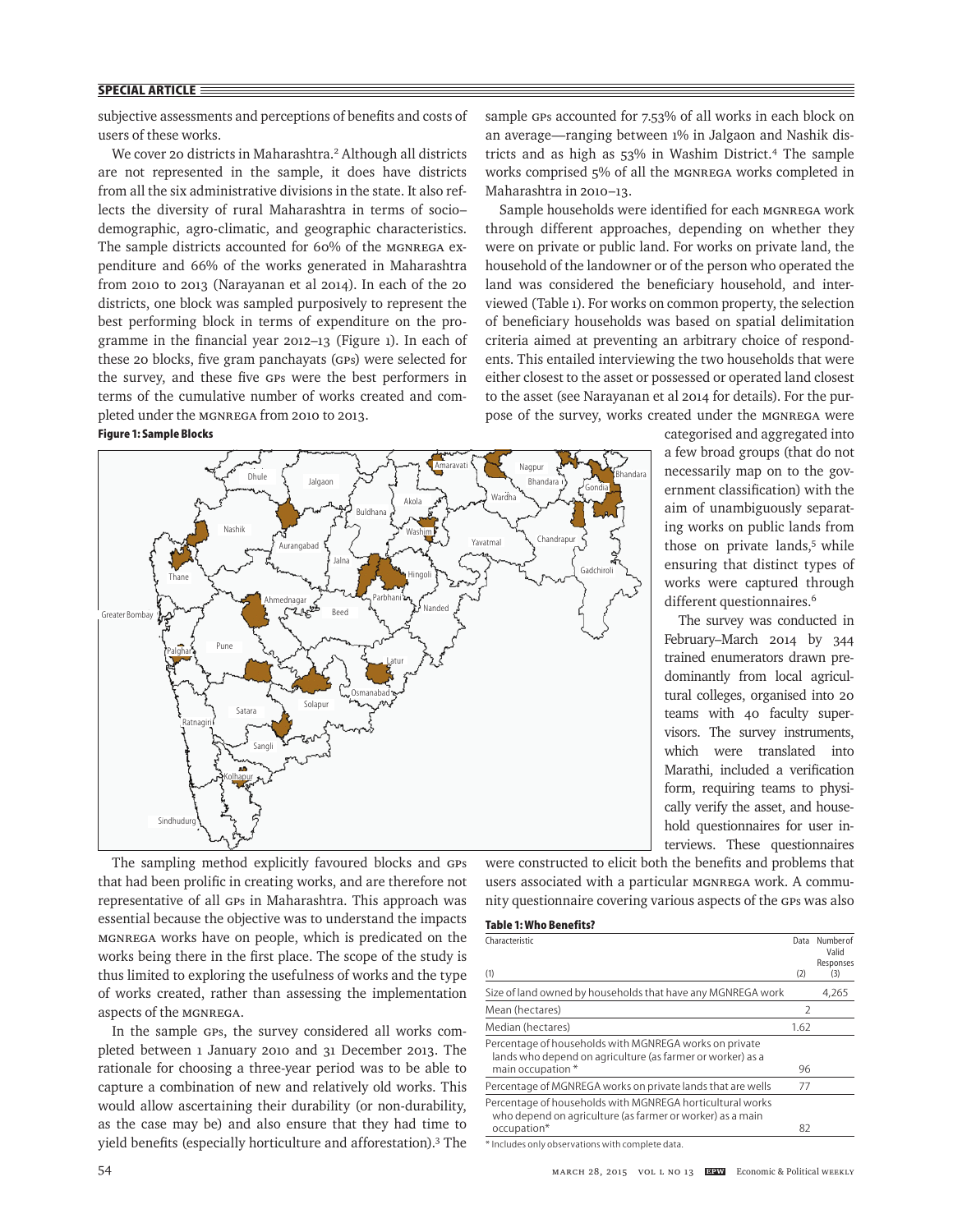administered to understand the local contexts that were being studied. Overall, the survey included interviews with 4,881 beneficiary households and verification of 4,266 works spread across 100 GPs.<sup>7</sup> Of the respondents, around 15% were women.<sup>8</sup>

# **3 Assessing the Impacts**

As mentioned, the overarching aim is to ascertain if the intended beneficiaries really do value these MGNREGA projects, in what ways, and by how much. This study relies on subjective perceptions of the usefulness of works on the premise that the

# **Figure 2: Status of MGNREGA Works**



beneficiaries can make considered judgments and will be able to offer a catch-all measure of the quality and usefulness of works created under the MGNREGA. This may vary widely, depending on the larger context of living conditions and/or whether a respondent has worked to create the asset in question. For example, a household in an inaccessible GP or one that has contributed effort might regard a road of a certain quality as being high quality and useful, relative to a household in a well-connected GP. Subjective measures thus entail challenges and limitations of their own, but from the perspective of the goals of this project, they seemed an appropriate approach. Nevertheless, they are best viewed as indicators that complement benefit-cost studies. But they do account for an important dimension of these works from a users' perspective. This study does not venture to judge whether these works conform to programme norms or technical specifications or whether they ought to be assessed as part of a larger cluster of works, for example, a watershed project.

For each work, we recorded, through field visits and pilot surveys, a customised set of benefits and problems that households associated with it. For example, contour trenching,

earthen and stone bunds, farm ponds, compartment bunding, and afforestation conserve soil and water. Land development, horticulture, and wells potentially support agriculture-based livelihoods and food security, while possibly stemming migration. Roads help promote overall activity in villages, and by providing increased access to markets, schools, and health services, potentially reduce the cost of human capital investments. Many works could generate conflicts over user rights and have negative ramifications. In the case of roads, even if they were small rural pathways leading to fields, they might pass through private lands, leading to loss of land or inconvenience to owners of these lands. Water structures involve a trade-off wherein the benefits of water harvesting, storage, and conservation entail a potential loss from not putting the land to an alternative use. Horticultural works might end up being so costly that they outweigh their benefits. To ensure that we captured user perspectives on the full range of issues that could arise from having a new work in place, we elicited perceptions on both benefits and costs.

## **4 Do MGNREGA Works Really Exist?**

Of the 4,266 completed works in the sample GPs assigned for verification, the survey teams found that close to 87% existed and were in use (Figure 2). Of these, 43% were "largely public" works, while 57% were "largely private" works.<sup>9</sup> Of those that remained unverified, the teams were unable to reach some (0.06% of the surveyed works) because of paucity of time or other difficulties in reaching the location.<sup>10</sup> Enumerators were able to confirm 5.2% of the MGNREGA works assigned for the survey did not exist at the time it was carried out. This included both works that did not exist at all and those that existed at some point in time but were damaged either in floods or destroyed, suggesting that some, though by no means a majority, of works are non-durable. This, however, included works that were intended to be temporary. For example, nurseries faced a natural process of maturation. Another example was the *boribandh*, a low-cost, temporary sandbag structure used for seasonal water storage.

A few other works  $(3.8\%)$  were identified as two separate works in government records with two different identifiers. This was due to three potential reasons. First, these could have been coding errors during the data entry process. In other cases, a single large work, constructed in parts, was counted as multiple works, each part counting as one work. Yet another possibility could be that the entry was part of a strategy for siphoning off funds. It is impossible to disentangle these three possibilities. The status of a further 3.8% of the works was unknown, all of them on account of errors in coding, missing data, and unclear entries. It is difficult to say with certainty how many of the surveyed works were "missing."<sup>11</sup> It was clear, however, that in the sample GPs, most of the MGNREGA works did exist and were functional.

## **5 MGNREGA Works and Their Uses**

Of the works verified to exist, an overwhelming proportion supported farming activities, directly or indirectly. Over a third were land development on private lands (Figure 3).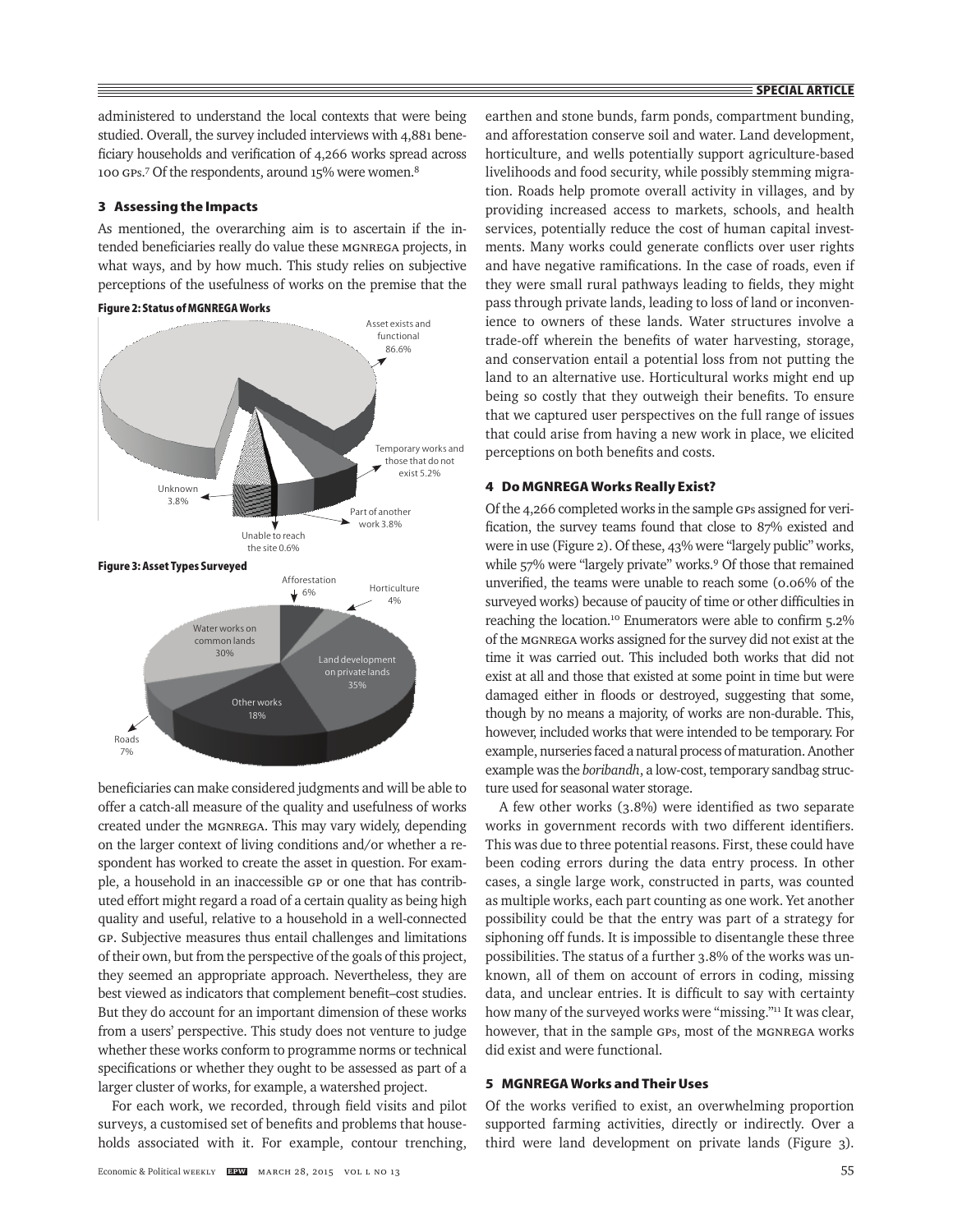These works included land levelling (10%), wells (77%), farm ponds (9%), bunding (12%), irrigation channels (5%), and trenches  $(5\%)$ .<sup>12</sup> Horticulture constituted a small 4% of the total works, but along with the categories mentioned above constituted close to 70% of all works. A comparable share of works pertains to water conservation and harvesting on common lands. A majority of the water works on common lands comprised check dams, followed by bunds and dykes. Many works involved renovating existing structures, for example, desilting open wells and water storage structures. Afforestation works, roads, and other works (mainly household toilets) accounted for the rest.

The distribution of works across districts reflected the diversity of the districts, pointing to their varying priorities.<sup>13</sup> Bhandara's sample GPs accounted for a lion's share of all the afforestation works in the sample. In Bhandara, more than half of the works related to afforestation. Land development works on private lands showed a clear regional pattern with Solapur, Sangli, Pune, Ahmednagar, and Kolhapur accounting for 61% of all such works. Virtually all these were wells on private land. It appeared from the sample GPs that these wells were the most common type of work undertaken as part of the MGNREGA. Interestingly, this area is predominantly non-tribal and known for commercially oriented and enterprising farmers. Likewise, Vidarbha's sample districts, especially Wardha and Nagpur, dominate the "other works" category (mostly building household toilets).<sup>14</sup> That the individual benefit schemes are more likely to be in non-tribal areas (or works on common land in tribal areas) is not too surprising. Tribal regions have traditionally been participating in large numbers on employment guarantee scheme worksites, and common works are necessary to cater to the high demand for work.

With the other three work types, there was no discernible pattern. The five districts that showed the highest number of households reporting water conservation and water harvesting works were in Vidarbha's tribal region and from Marathwada.<sup>15</sup> These were in the high rainfall region and rain shadow region of the state, respectively. Similarly, in the case of horticulture, tribal Vidarbha and north Maharashtra showed higher shares than others*.* There did not seem to be any clear evidence to show whether the choice of works was primarily driven by villagers' aspirations, officials' initiatives, or agro-climatic conditions. It was likely a combination of all these.

# **5.1 Extent of Benefits**

According to the administrative data, the works surveyed employed more than 200,000 people for more than 1.31 million person-days. In most cases, the beneficiaries themselves worked on these projects. Together, MGNREGA works pertaining to land development, horticulture, and water works on common lands were perceived by respondents to have had an impact on a gross area equivalent to 31,461 acres (at an average of 12 acres per work), while land development works, water works on common lands, and roads were estimated to impact 36,368 households.<sup>16</sup>

Water works on public lands impacted more land and households than works on private land, presumably because the public works were of a larger scale. Roads had the widest impact, as one would expect, with 53 households benefiting on an average from all the rural connectivity works surveyed. For horticultural works, the land devoted was typically fairly small, at about three-quarters of an acre, but the estimated annual net earning was close to Rs 58,000 at 2013–14 prices. Interestingly, even for works on private lands, there was a perception that for each acre of the beneficiary's land it benefited, another acre of someone else's land also benefited, underscoring the positive spillover effects of these works. This ratio was more than two in the case of water works on common lands.

# **5.2 Who Benefits?**

From the survey data, it is clear that the MGNREGA in Maharashtra is benefiting small and marginal farmers in keeping with the broad intent of the act. The average size of land owned by the sample households was two hectares, and the median landholding size was 1.6 hectares. Given that the sampling approach was based on spatial proximity and not explicitly pro-poor, this suggested that the households most likely to benefit from an MGNREGA work were farmers with either small or marginal landholding sizes. As for MGNREGA works on private lands, it was evident that 75% of these were on lands that belonged to small (53%) and marginal farmers (22%). Within this category, small farmer beneficiaries outnumbered marginal farmers, suggesting that the better endowed were more likely to benefit from MGNREGA works. This pattern was reinforced by the independent assessments of enumerators, which suggested a large proportion (59%) were from the middle 20% rather than the poorest or the richest two quintiles in villages. This was consistent with the notion that small farmers are more willing and able to devote a part of their land to land development works such as farm ponds and wells, while marginal farmers opt for land development works such as levelling, bunds, and so on. It could also reflect that small farmers are perhaps more aware of the possibilities of leveraging government programmes to make investments on their private land.

Thus, fears of elite capture of MGNREGA works, or large farmers and absentee landlords benefiting disproportionately from having MGNREGA works on their lands, appeared to be misplaced. That 92% of those who had MGNREGA works on private lands said that farming was their main household occupation (or 96%, if those whose main occupation is agricultural worker are included) suggests that in terms of creation of works, the MGNREGA has been pro-farmer. That said, 25% of the works were on lands owned by medium and large farmers, which raises questions on whether the selection criteria for works has been faithfully applied.

To probe this, we looked at the composition of beneficiaries across work types. Overall, it was evident that a majority of the beneficiaries of works that were typically on private property, such as horticulture, land development, water conservation and harvesting, and other works, owned very little land (Figure 4, p 57). Other works included mainly household toilets,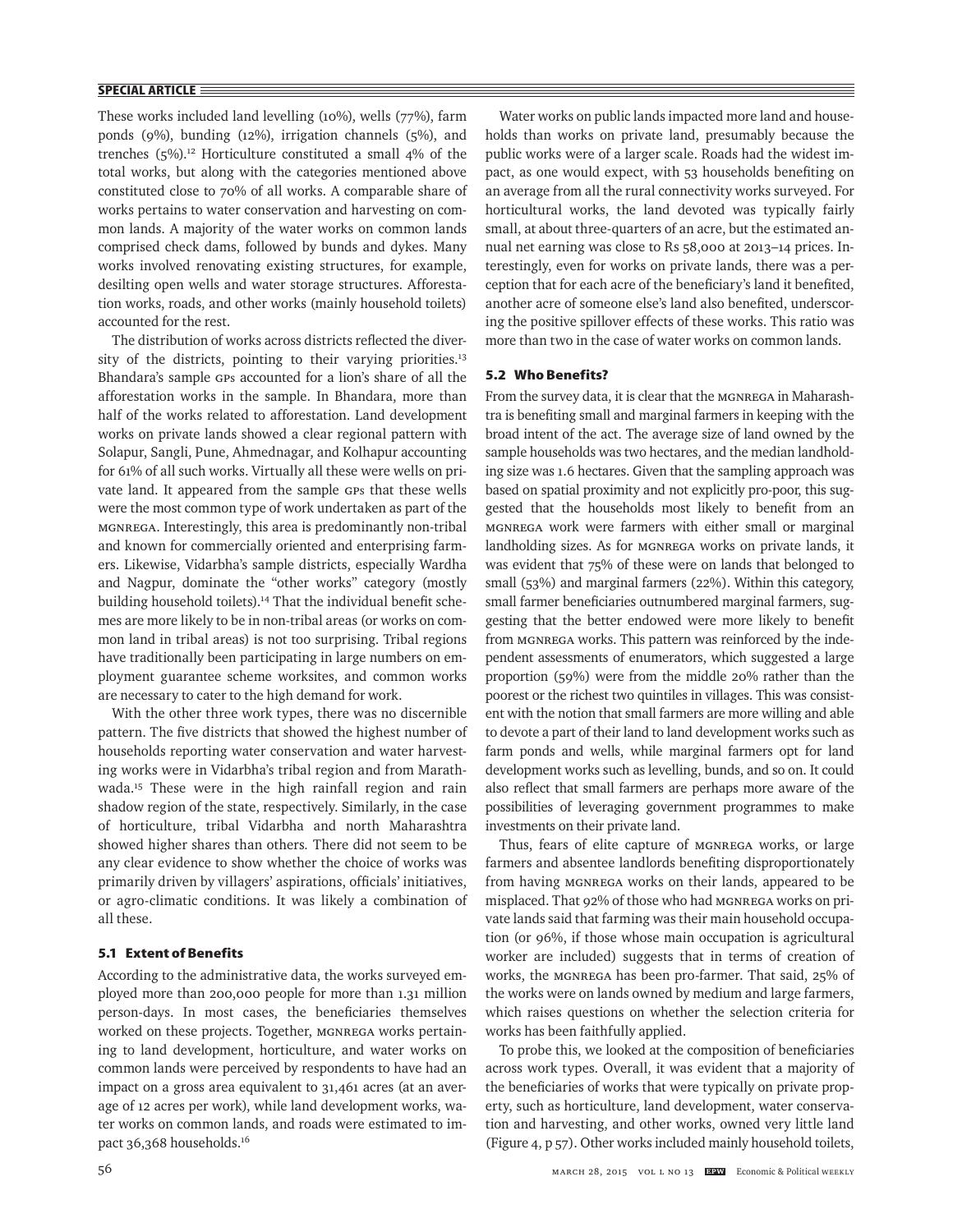and the main beneficiaries were poorly endowed households (as measured by land owned). It appeared that horticulture on private land showed a more complex pattern (Figure 4). While





Kernel = epanechnikov, bandwidth = 0.7500

a significant proportion of the beneficiaries were marginal farmers, there were some medium and large farmers among them. Larger farmers were perhaps more likely to seek horticultural investments, both relative to marginal and small farmers and relative to other land improvement works.

In contrast to works on private lands, the beneficiaries of works on public lands, including roads, afforestation, and water conservation and harvesting structures, belonged to **Table 2: Profile of Beneficiaries of Land Development and Horticulture Works**

| Characteristic                                                             | Land Development<br>(on Private Lands) |                                 | Horticulture<br>(Largely on Private<br>Lands) |                                 |
|----------------------------------------------------------------------------|----------------------------------------|---------------------------------|-----------------------------------------------|---------------------------------|
|                                                                            | Data                                   | Number<br>of Valid<br>Responses | Data                                          | Number<br>of Valid<br>Responses |
| Number of works                                                            | 1,346                                  |                                 | 299                                           |                                 |
| Percentage of MGNREGA works that belong to<br>small farmers (<= 2 hectare) | 53                                     | 1.307                           | 13                                            | 299                             |
| Marginal farmers (<=1 hectare)                                             | 22                                     |                                 | 28                                            |                                 |
| Scheduled Caste households                                                 | 7                                      | 1,299                           | 11                                            | 289                             |
| Scheduled Tribe households                                                 | 6                                      |                                 | 28                                            |                                 |
| Other Backward Classes households                                          | 24                                     |                                 | 34                                            |                                 |
| Bottom 40% of the poor*                                                    | 21                                     | 1,280                           | 39                                            | 278                             |
| Top 40% of wealth category*                                                | 17                                     |                                 | 10                                            |                                 |
| Middle 20%*                                                                | 61                                     |                                 | 51                                            |                                 |

\* This is according to the investigator.

different classes of rural households. While a significant number of them selected for the interview were smallholders, the sample also had a number of medium and large farmers. It is not possible for us to make comparable interpretations for public works and who benefits since our sampling method necessarily represents a small proportion of all the beneficiaries. Indeed, for public works such as roads, one would expect that the benefits are virtually universal.

A disquieting pattern was the relatively low representation of Scheduled Caste (sc) and Scheduled Tribe (st) beneficiaries in works on private land, at 7% and 6%, respectively (Table 2). Even including Other Backward Classes (OBC), the beneficiaries were only 37%. This could partly reflect the distribution of works on private land across districts where non-tribal blocks, such as those in Pune, Sangli and Solapur, account for a majority of the works on private land. That does not, however,

explain the large proportion of people from privileged communities benefiting from works on private land. This pattern does not carry over to horticulture, which benefits a relatively larger

> proportion of ST households. Given, however, that land development works are large in number, this is a cause for concern.

> These data raise important questions on the implementation of the eligibility criteria. For instance, when households that had horticulture works on private lands were asked if there were specific eligibility criteria, only a small fraction seemed to think that there were any criteria at all. A majority felt that there were no selection criteria based on caste, landholding size or other factors such as being Indira Awaas Yojana (IAY) beneficiaries or

below the poverty line (BPL) households. The general understanding appeared to be that a facility for irrigation was required; more than 43% mentioned this as a relevant criterion. It also appeared that many BPL households were urged to use the MGNREGA by village functionaries, rather than people proactively demanding such works, as the act envisages it.

# **5.3 How Useful Are the Works?**

Overall, more than half the respondents found the works created "very useful." Around 40% found them "somewhat useful." So, more than 90% viewed the MGNREGA works in a favourable light. Remarkably, only 8% of all the respondents felt that they were useless or had negative repercussions. This included those who said they did not care.

As one would expect, works largely on private land had a much higher proportion reporting that they were very useful (63%), compared to works on public land (40%) (Table 3). Respondents were likely to have a greater stake in works constructed on their land, and even invested in maintaining the

asset and putting it to good use. It was also possible that households requested works to be built under the MGNREGA that would be most useful to them. In the case of public works, worries about maintenance costs and perhaps a missing sense of ownership were the reasons half the respondents found them only "somewhat useful."

Despite the general pattern, there was much variation based on the type of works (Figure 5, p 58). In the case of roads, virtually half the respondents found them to be very useful because their benefits were

| Table 3: Assessment of Usefulness |        |           |  |
|-----------------------------------|--------|-----------|--|
| Percentage of Households          | $ln\%$ | Number of |  |
| Surveyed That Said Asset (is)     |        | Responses |  |
| All Works                         |        |           |  |
| Very useful                       | 51     | 4,767     |  |
| Somewhat useful                   | 40     | 4,767     |  |
| Not useful and others*            | 8      | 4,767     |  |
| Private works*                    |        |           |  |
| Very useful                       | 64     | 2,257     |  |
| Somewhat useful                   | 29     | 2,257     |  |
| Not useful and others**           | 7      | 2,257     |  |
| Public works*                     |        |           |  |
| Very useful                       | 40     | 2,510     |  |
| Somewhat useful                   | 50     | 2,510     |  |
| Not useful and others**           | 9      | 2.510     |  |

\* Private works include the following work types—land development on private lands, horticulture, and other works, while public works include water conservation and water harvesting works on common land, afforestation, and roads.

\*\* Others include the following responses— "Has made things worse for me," "Has been the worst thing that could happen to me," "Unable to say," and "I do not care if it is useful to me or not."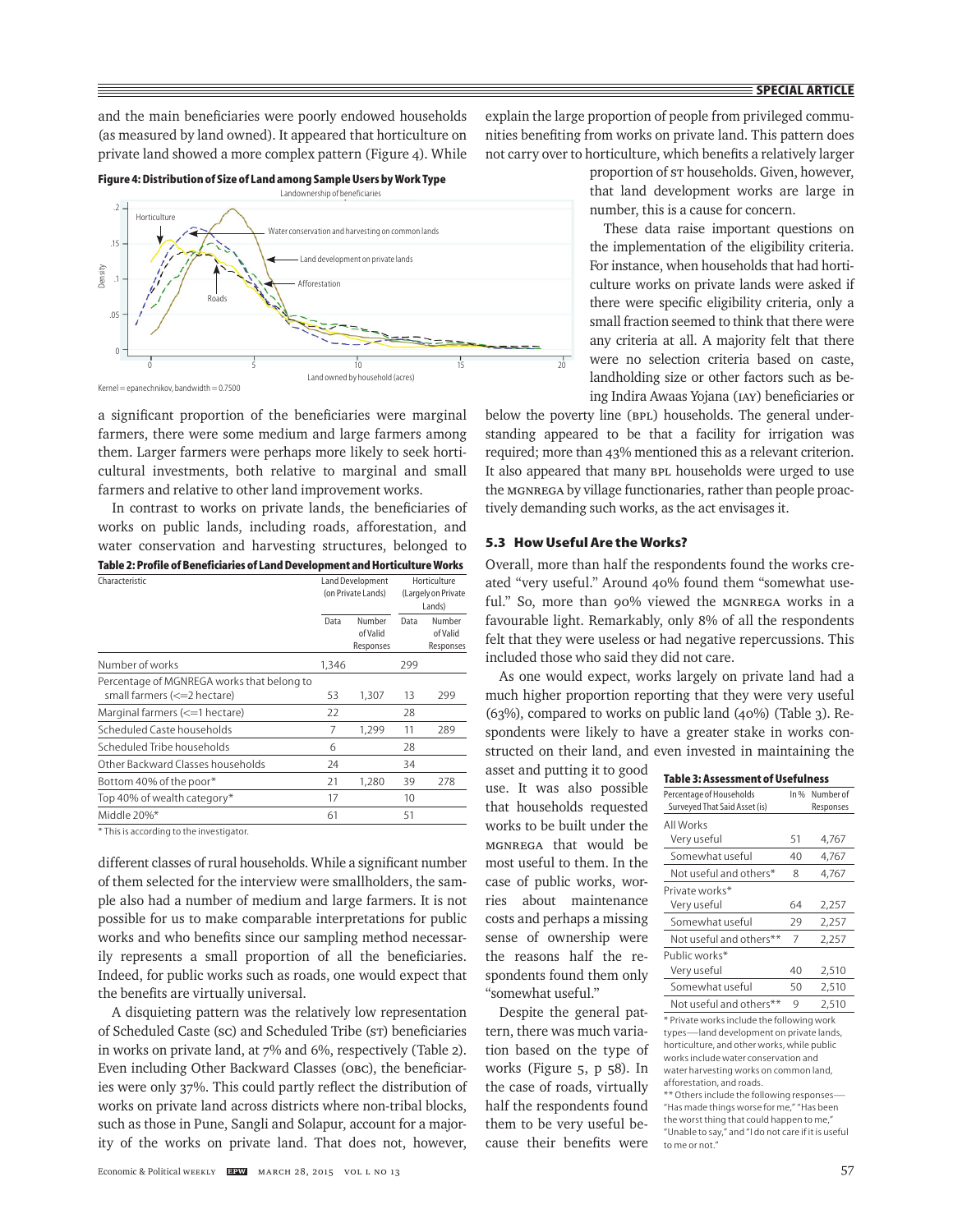immediately experienced (Table 4). In contrast, the benefits associated with works such as water harvesting had longer gestation periods. Land development and other works were found to be "very useful" by 63% and 79%, respectively, of the respondents, suggesting a relative ease of accruing benefits from these kind of works and greater incentives for having private works. An exception was horticultural works, where



52% of the respondents found them to be "somewhat useful" and only 30% "very useful." Maintenance costs and labour demands are quite high, and this perhaps was a factor. Another possible reason is that horticulture works under the current MGNREGA have been implemented only in the last three years and it is possible that there are still some teething issues.

# **5.4 On the Nature of Benefits**

The survey provided evidence that many of the works created under the MGNREGA represented new and substantive additions to the resource base and infrastructure. While some works involved new constructions, others represented extensions or additions, aimed at improving the functionality of existing works.

On water conservation, harvesting, and drought-proofing, a wide range of uses and problems was cited, reflecting the variety of people in this work category (Figure 6, p 59). An overwhelming majority of respondents suggested that they had been able to expand the area under cultivation, irrigate hitherto unirrigated plots, or grow an extra crop where they had previously left the land fallow. Others felt that it provided more control over water and assured timely availability of water. All these represented various ways in which MGNREGA works support agricultural activities. The increase in water access has perhaps been an enabling factor, with many users claiming that they had been able to diversify into horticultural crops, improving both cash income and enabling access to more diverse diets. Many works, especially on common land, involving impounding water, have assisted in making water available for longer durations and increasing the proximity of communities to water. The chief manifestations of these benefits are the increased availability of drinking water, and water to maintain livestock. Several claimed that the availability of water enabled them to raise fish in ponds on private land. Often, users were able to use MGNREGA works in their fields as stepping stones to expanding their farming activities, such as moving into pisciculture or diversifying to horticulture (see Narayanan et al 2014 for examples). A large majority of the respondents cited saving on fertilisers and pesticides because of levelling land and a reduced run-off. As for channels, many mentioned less waterlogging because of better drainage.

Overall, fewer claimed groundwater recharge had improved than those who said overall water availability had improved. From users' perspective, MGNREGA works had not had visible or tangible effects on the level of water in wells or soil fertility, or for that matter yields. A cautionary note is that a few people believe that things were in a better state before the MGNREGA, often because the work is incomplete or flawed in design. Even if small, this points to an area deserving policy attention. A related concern is that the construction of wells needs to be rationalised in areas where groundwater recharge is threatened beyond thresholds of sustainability. The chief burden of the additional resources created by the MGNREGA works appeared to be maintenance and increased hours in the field,

# **Table 4: Asset Quality, Condition and Maintenance**

|                                                                    | $ln\%$ | Number of<br>Responses |
|--------------------------------------------------------------------|--------|------------------------|
| Quality of the asset                                               |        |                        |
| Of acceptable/adequate quality                                     | 44     | 4,767                  |
| Quite good                                                         | 37     | 4,767                  |
| <b>Fxcellent</b>                                                   | 8      | 4,767                  |
| Quite bad                                                          | 5      | 4,767                  |
| Extremely bad                                                      | 3      | 4,767                  |
| The problems with works                                            |        |                        |
| Proportion of households who say the work is "incomplete"          | 16     | 4,757                  |
| Among those who think the asset is of acceptable quality or better |        |                        |
| Proportion who think the asset has faulty design                   | 7.7    | 1,185                  |
| Too early to tell                                                  | 9.5    | 1.186                  |
| Other reasons                                                      | 8.8    | 1,188                  |
| Among those who think the asset is of bad quality                  |        |                        |
| Proportion who think the asset has faulty design                   | 27.5   | 178                    |
| Too early to tell                                                  | 26.1   | 180                    |
| Other reasons                                                      | 39.2   | 181                    |
| Who maintains the asset?                                           |        |                        |
| Owner of the work                                                  | 36     | 4,015                  |
| Panchayat                                                          | 42     |                        |
| Collectively by users                                              | 6      |                        |
| Unsure or not aware                                                | 10     |                        |
| No maintenance is required                                         | 1      |                        |
| Not maintained by anyone                                           | 6      |                        |
| Repairs                                                            |        |                        |
| Percentage of households who report that the asset was             |        |                        |
| repaired/replaced or renovated                                     | 16     | 4,446                  |
| Of these, the median number of times the asset has been repaired   |        | 1                      |
|                                                                    |        |                        |

All percentages are computed on the number of valid responses.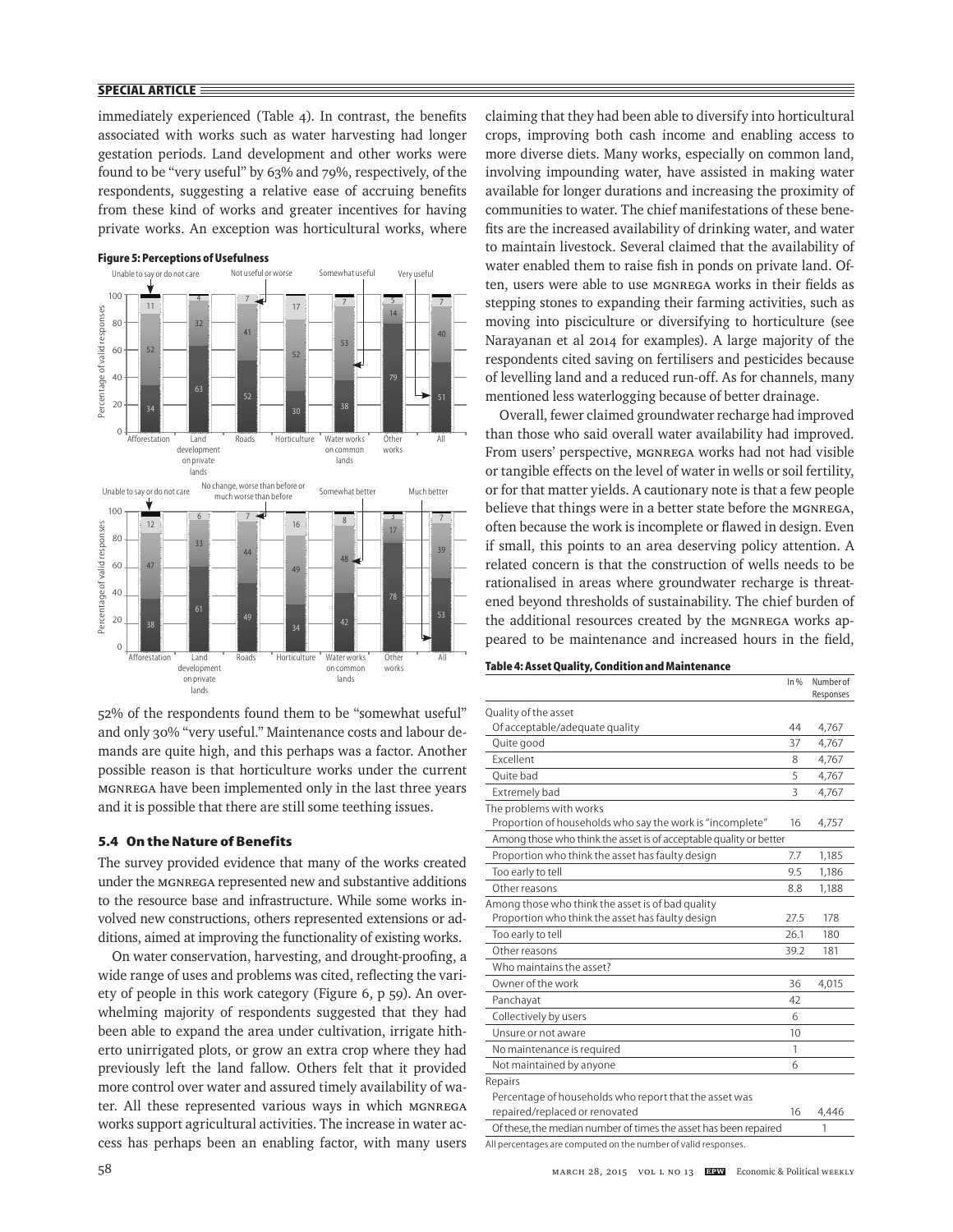were not as systematically planned or maintained. As per the survey, users estimated that on average only six of 10 plants tended to survive, which compares favourably with many afforestation programmes worldwide and many *wadi* programmes in the country. Close to half said the maintenance costs and labour requirements were too high, and an even greater proportion (64.3%) said the water requirement was too high. Overall, this was consistent with the fairly low proportion of households who claimed these works had been transformative in some way. At the same time, the good examples sug-

gest there is scope for this type of work.

Rural connectivity is an important type of MGNREGA work. Roads built ranged from a few hundred feet (250 feet to 300 feet) to as long as 3 kilometres, and comprised pathways to the fields, *anganwadis* or cremation grounds and larger roads connecting hamlets. These roads serviced 53 households each on an average, benefiting at times just a single household and at other times an entire village of more than



**Figure 6: Benefits and Problems of Land Development Works on Private Lands and Water Works on Common Lands**

presumably because improved water availability generated more farm-based activities.

The extent to which households associated benefits with afforestation and horticultural works was less than for water structures (Figure 7). Most believed that villages were greener

terms of functionality, close to three-quarters saw a connection between planting trees and soil erosion. Relatively few reported benefiting from the sale of fruits and vegetables, or non-timber forest produce (NTFP). It is possible that it is too early for these benefits to materialise, but it is also possible that these works are very hard to maintain. There were some afforestation works that were perceived to be very useful, as the cultivation of medicinal herbs in Gadchiroli or a forest department-led agroforestry initiative in Raigad, but it appeared that the afforestation works in the sample GPs

3,000 households, suggesting that the nature of these works was fairly heterogeneous. Different agencies were involved in building these roads—GPs, block development offices and the public works department, among others. Of the 481 households sampled for perspec-

tives on road works under the MGNREGA, we obtained 437 valid responses. A third of households stated that the road work under the MGNREGA was for *kaccha* (temporary) roads, while the rest claimed that it was for gravel, cemented or

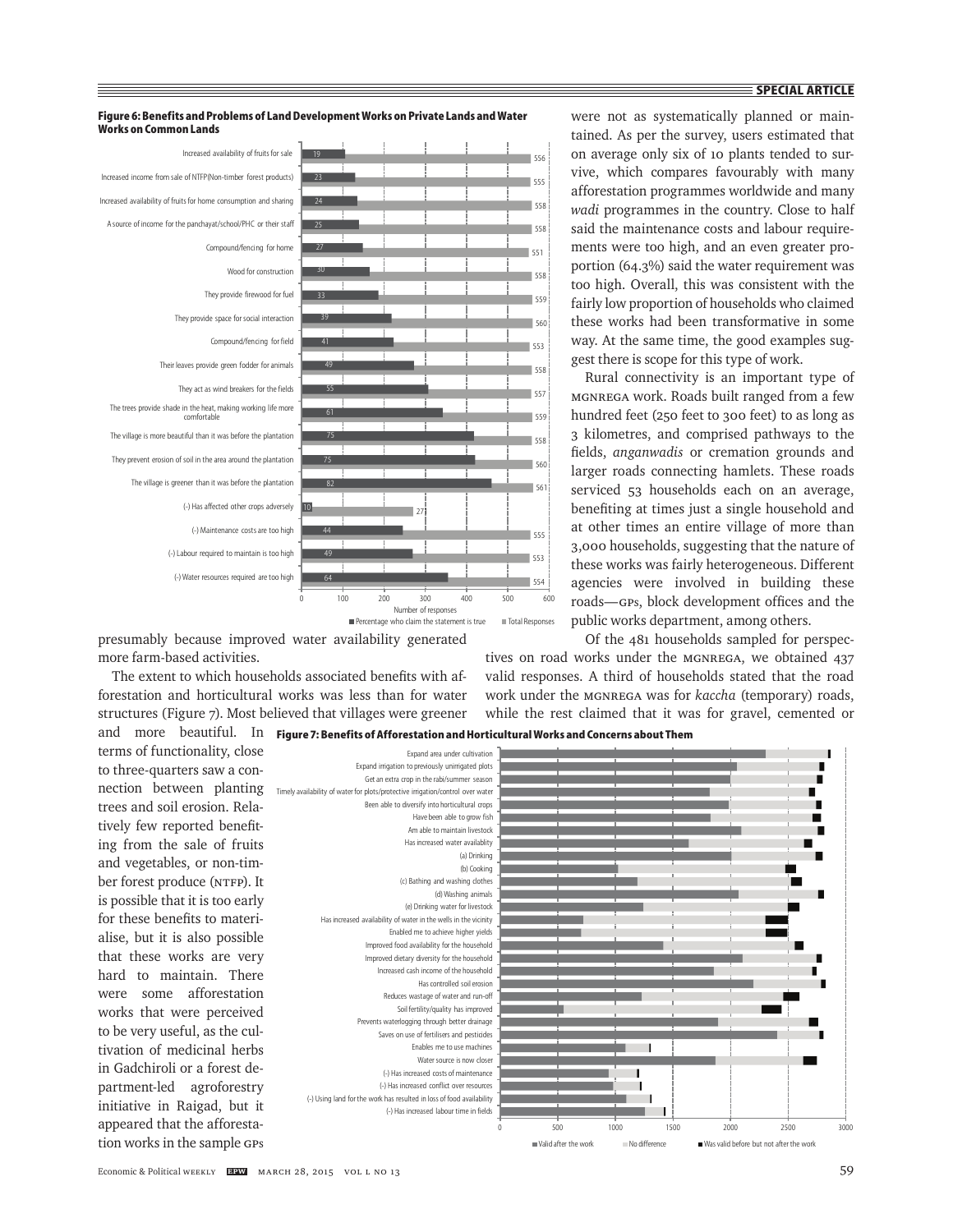tarred roads. There was a perception among some sections that many of these roads were washed away or were of poor quality. More than two-thirds of the households surveyed, however, felt that the road constructed as part of the MGNREGA was an allweather one and was usable at all times. Of those who claimed that roads were unusable, a greater proportion were speaking of unmetalled roads (56%), compared to surfaced roads (23%). A handful of people reported that they were unable to use allweather roads because of caste issues and other disputes, a significant problem in many regions in the country.

Despite these statements, roads seemed to represent a distinct contribution to village infrastructure. More than 56% of the respondents said that kachha roads had come up where there were none, or had replaced scrub or small footpaths; compared to 38% who said they replaced other kaccha roads. About 96% of the metalled roads replaced kaccha or gravel roads, with a third of them replacing footpaths and scrub trails. These were indications that road works under the MGNREGA contributed to an improvement in rural connectivity. Close to 85% of the respondents claimed that they were able to use a different mode of transportation—this was true irrespective of the current surface of the road. For example, this was equally true of gravel and kaccha roads, as of metalled roads. Virtually 87% of the respondents reported using these roads every day, with 11% using them three or four times a week, or less frequently, and 2% claiming they never used a road because of waterlogging. A few did say a road got washed away (11 respondents). In some communities, MGNREGA roads had become a lifeline because they had earlier remained cut off during the rainy season.

Toilets too generated very positive responses. Among those interviewed, more than 90% stated that women had safer access to sanitation, and that villages had become cleaner with a reduction in open defecation. Around 88% said that there had been no one place for defecation before the toilets were constructed.

## **6 Condition of Works and Maintenance**

One shared and oft-voiced concern pertains to the quality of MGNREGA works and their maintenance, which derives from a perception that they are of very poor quality and not durable. Judgments of quality in a technical sense can be made on the basis of design specifications, the quality of materials used, and so on. In this study, we capture the perceptions of users on quality—their own ideas of what they consider of unacceptable or poor quality. Perceptions of quality in the context of this study are inevitably linked to perceptions of usefulness, and depend therefore on pre-existing conditions. So too, perceptions of usefulness of public works could differ systematically from those for works on private land.

Of the works verified to exist, the survey revealed that an overwhelming proportion of households viewed the asset positively. An approximately equal share of responses (44%) indicated that the works were either quite good or excellent or of acceptable quality. Predictably, the proportion of households who rated an asset as excellent was somewhat low (8%). Likewise, only 8% of the responses deemed an asset to be of bad quality.

Considering that the works were created over 2010–13, the very low proportion of responses stating they were of poor quality suggests that many of these works might be somewhat durable. Around 15% of the respondents claimed that the asset in question was repaired, with around half of them suggesting that it was repaired once, and the rest claiming that it was repaired more than once. Only 6% of the respondents explicitly said that works were neglected and not maintained. As one would expect, public works tend to be maintained by the GP, while owners of the land typically maintain private works. A few of the common works were to be maintained collectively by users, which indicated that these households saw themselves as stakeholders and were willing to invest the effort to maintain these works.

Despite the largely positive views on the condition of assets, there were problems with these works. Among those who declared that the works were not particularly useful or even that it had left them worse off, more than a quarter (27%) believed that the design was faulty. Almost two-fifths perceived these works to be too small or too big, or not complete in the sense that they had imagined it and in poor condition. A quarter, however, claimed that it was too early to tell. Even among those who found works useful, close to one-tenth qualified their response by saying it was too early to tell, while a comparable proportion pointed out that the design was faulty or that the work's size or state of completion was not satisfactory. These responses suggest a vast scope for improvement in design, if not in execution. It may be recalled that 5.2% of the works did not exist at the time of the visit, many of which appeared to have been damaged or washed away. For this set of works, quality and the related attribute of durability was definitely an issue.

There seemed to be no distinct regional patterns, and indications were that the condition of an asset had probably more to do with ownership and stakeholder participation. It did not seem, on the face of it, that the technical departments of different regions influenced this outcome significantly, in the sense that they seemed to be equally good, bad and average across the state.

An interesting, but perhaps unsurprising, finding of the survey was that there was a strong correlation between the perceived usefulness of a work and the extent to which respondents believed they had played a role in the decision-making process (in gram sabhas, the panchayat or by government functionaries). It was apparent that where the decision-making process rested with the community and where the respondents felt they had played a role, these assets were rated not only as more useful but also as being instrumental in improving their lives. One pattern was that works on private lands were rated as being in a better condition and more useful than those on common lands. Works on private lands had natural custodians who had a stake in ensuring the asset was maintained. It was also the case that the choice of the asset would have been the most useful one for the household in question.

### **7 Conclusions**

This study speaks of the many common preconceptions on the MGNREGA's ability to create useful assets. Whereas the MGNREGA is perceived to be anti-farmer because it employs